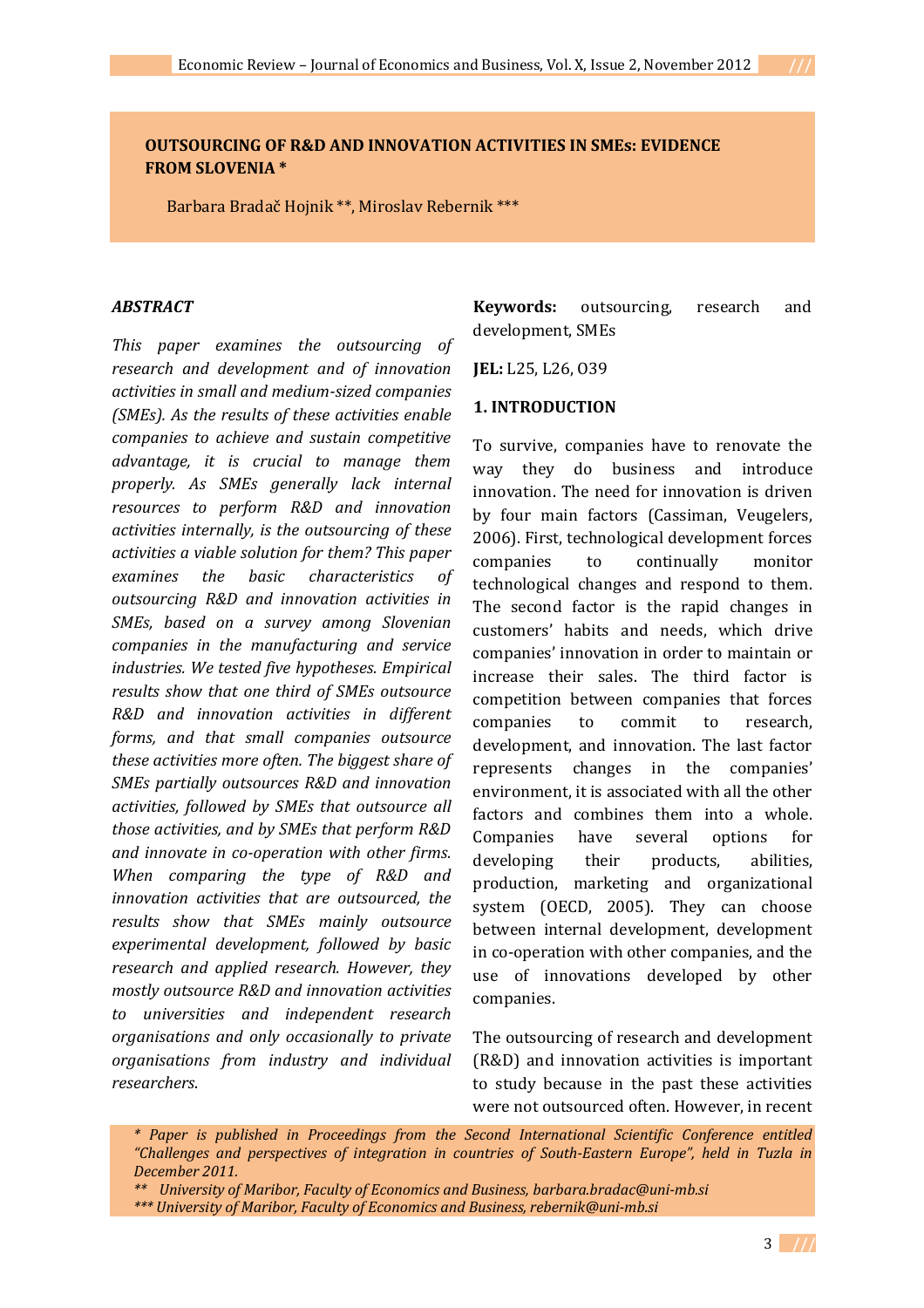decades there has been a shift in outsourcing R&D (e.g. Mol, 2007; Leiblein, Miller, 2003), therefore it is important to study it. Implementation of R&D and innovation activities in co-operation with other companies is important for several reasons and because four forces lead the innovation revolution (Quinn, 2000). First, demand (on a national level) doubles every 14 to 16 years, thereby creating new markets that are interested in innovation. Second, the supply of scientists, technologists and other scientific professionals is high and access to them and their knowledge is simple. Third, interaction among different actors in the business environment is high because of the Internet and other information technologies. Fourth, political incentives (e.g. taxes and a reduction of trade restrictions) have led to greater economic activity.

In this paper we focus on the outsourcing of R&D and innovation activities from the outsourcer's point of view. Outsourcing is a widely accepted business tool for transferring a part of a company's business activities to another company to achieve different business goals. For the purpose of the paper we use a definition that explains outsourcing as cooperation between the outsourcer and the outsourcing provider. The outsourcer is a company that externally acquires particular services and/or products. The outsourcing provider is a company that performs those services and/or products for the outsourcer. Co-operation is based on an agreement that could be occasional, short, mid or long term.

In the past few years companies have increasingly been transferring the implementation of innovation to different market participants, from suppliers to consumers (Sawhney et al., 2003). In general, R&D and innovation activities can be implemented in two ways (Yaklef, 2005). The first is that R&D is organized and provided within a given company (Martin, Harris, 2000). The other way says that these activities

are increasingly decentralized, flexible and outsourced to various partners or outsourcing providers (e.g. Thomke, Von Hippel, 2002; Chesbrough, 2003). This means companies can perform their R&D and innovation activities in several ways. On the one hand is completely internal implementation; on the other is the complete outsourcing of those activities. Between these two extremes several possible combinations exist for their implementation.

According to the European Innovation Scoreboard, Slovenian companies are among the innovation followers, but growth in their innovation performance is perceived. Additionally, the Statistical Office of the Republic of Slovenia has established that only half of Slovenian companies are innovative; of these, the dominant companies are from the manufacturing sector.

In this paper we investigate the outsourcing of R&D and innovation activities in Slovenian SMEs. The main research question of the paper is: to what extent and to which subjects do Slovenian SMEs outsource R&D and innovation activities (and what are the characteristics of such outsourcing)?

# **2. OUTSOURCING OF R&D AND INNOVATION ACTIVITIES**

Increased competition, globalization of markets, and other emerging characteristics of the contemporary world have forced companies to use all their best resources and core competencies to exploit business opportunities and to succeed.

In general, innovation requires complex skills possessed only in a network of specialists. A decade ago Quinn (2000) underlined that strategic outsourcing of R&D and innovation activities and internal implementation of the latest technologies can lead to sustainable competitive advantages. Many SMEs have benefited from the opportunities outsourcers have offered in the development of new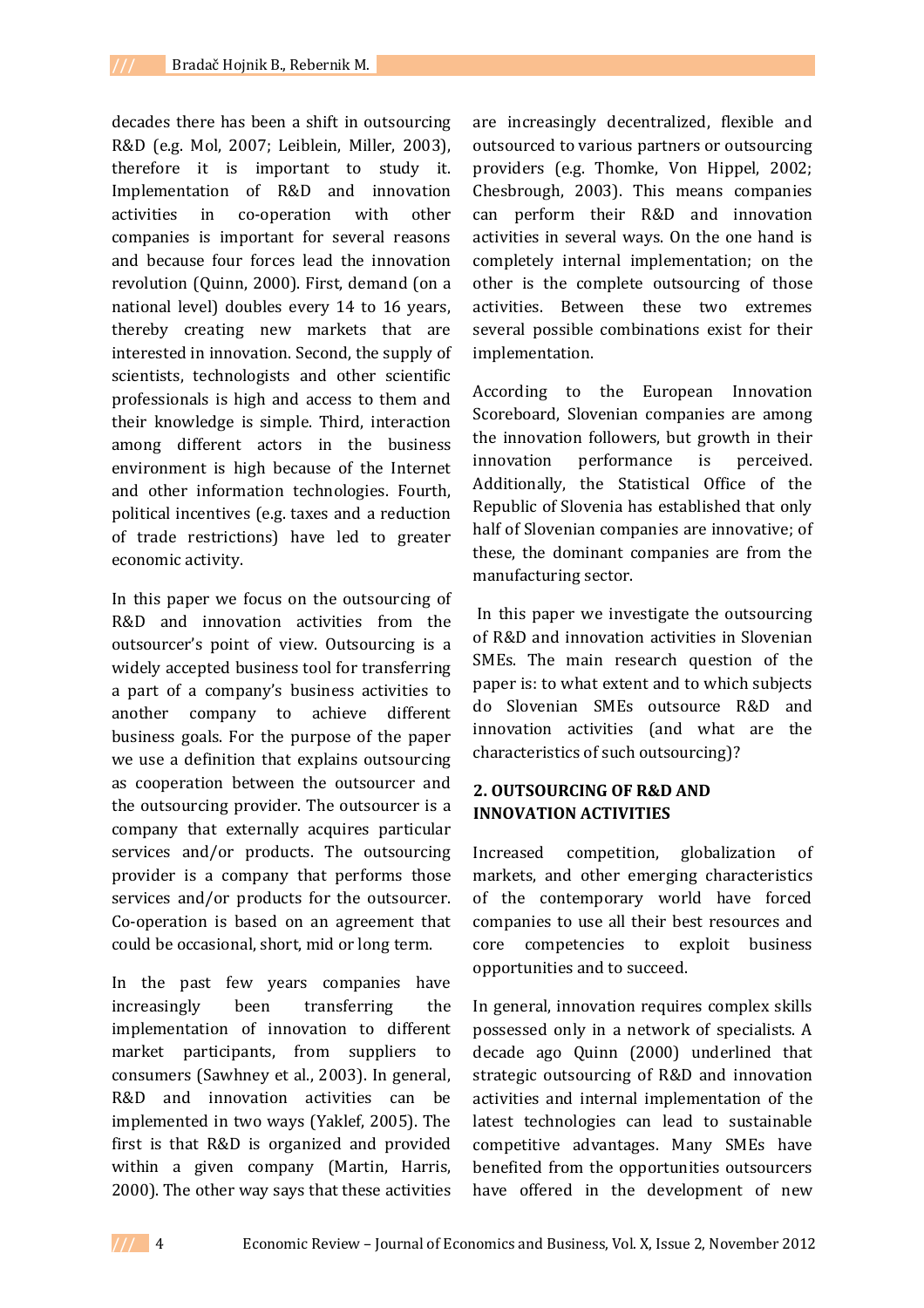products and services, since no internal R&D team in a company itself can predict, evaluate or take into account all the possible varieties of products or services. In order to survive and succeed in such an environment, external knowledge of the use of existing products and services is required as well as the development of new ideas and continual implementation of innovations. These attributes should lead companies to occupy significant positions in their respective industries (Quinn, 2000).

Transferring particular business activities to more specialized outsourcing providers enables innovative companies to reduce risk and produce products on a large scale. These changes have enabled companies to minimize fixed costs of production. Under such circumstances, outsourcing has become a useful business tool to focus scarce resources on core competencies that are related to fostering innovation (Andrade, Furtado, 2006). In today's environment, the most innovative companies cannot rely only on internal resources, but should develop their innovation ability to acquire knowledge created outside the company (Rigby, Zook, 2002). A company's environment represents a pool for gathering new knowledge and increasing the efficiency of internal R&D. However, companies tend to use a combination of internal and external knowledge, as it is a complementary activity (Cassiman, Veugelers, 2006). Therefore, apart from outsourcing R&D and innovation activities, companies must implement them internally (Chesbrough, 2003) to maintain and develop absorptive capacity, which represents a company's ability to apply acquired knowledge.

Among the reasons for outsourcing R&D and innovation activities are the development of new markets, the need for specific specialized knowledge, scarce resources, accelerating the process of introducing innovations, increasing the complexity of research and development,

the uncertainty of results, high risks and high costs (Quinn, 2000; Howells, James, 2001; Grimpe, Kaiser, 2010). No company can innovate better on its own than several companies, suppliers and competitors. The outsourcer spreads the risk of failure to at least one provider. Additionally, with outsourcing it gains access to new people with different skills that are important in core business areas. They join the "global race for talents" (Lewin et al., 2009). With outsourcing, companies also facilitate entry into the market with new products or services.

The definition of R&D and innovation is broad and sometimes contradictory. For the purpose of our paper it is defined in the context of outsourcing. Research and development (R&D) activity includes three types of activities (Medvešek Miloševič, 2007): (1) basic research, (2) applied research, and (3) experimental development – development of applied solutions. Basic research is experimental or theoretical work whose primary goal is to gain new knowledge based on fundamental phenomena and observable facts, it is directed to search for new knowledge and universal knowledge. Applied research is also original investigation, which focuses on the acquisition of new knowledge, with an emphasis on a specific practical objective. Experimental development is the systematic use of knowledge generated by basic and applied research and practical experience aimed at producing new materials, products or devices, creating new processes, systems and services. Innovation includes new or significantly improved products, services and processes. Innovations include a series of scientific, technological, organizational, financial and commercial activities. The innovation must be new to the company, but not necessarily new to the market. It is not necessary that it is developed within the company. Innovation activities include the acquisition of machinery, equipment, software and licenses, engineering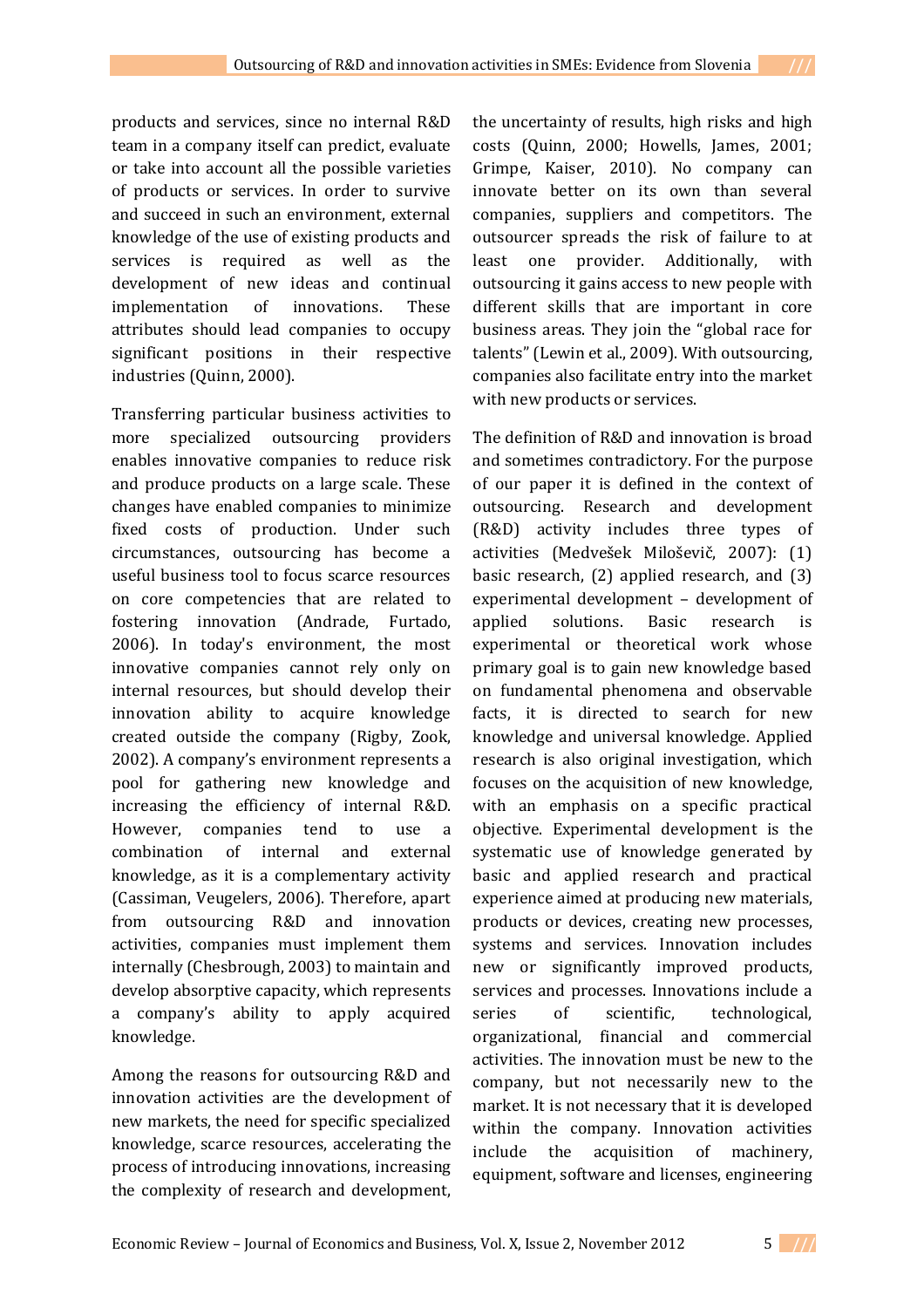and development, training, marketing, and research and development, conducted specifically for the development and/or implementation of product or process innovation (Medvešek Miloševič, 2007).

Empirical studies of R&D and innovation activity outsourcing is still limited in Slovenia. The Statistical Office conducted a survey of expenditure on innovation activities in the years 2004 to 2006 (SURS, 2008), which included the following types of costs: (a) internal costs of research and development, (b) external costs of research and development, (c) machinery and equipment, (d) external knowledge, (e) education, marketing innovation, and preparation for production/distribution. Internal costs represent approximately 29% of all costs, external costs for research and development represent 6.5%, cost of machinery and equipment 51%, costs of external knowledge about 2%, and the cost of education, marketing innovation, and preparation for production 11.5% of all costs. These results show that the outsourcing of R&D and innovation activities is present in companies; therefore an in-depth analysis is essential.

Based on the literature review we stated the following hypotheses:

- *Hypothesis 1*: There are more companies that do not outsource R&D and innovation activities than those that do.
- *Hypothesis 2*: Medium-sized companies outsource R&D and innovation activities more than small companies.
- *Hypothesis 3*: Companies mostly outsource applied solutions and basic research the least.
- *Hypothesis 4*: Companies mostly outsource R&D and innovation activities occasionally.

*Hypothesis 5*: Companies outsource to private companies from industry the most and to universities/faculties the least.

The hypotheses were tested on the sample of Slovenian SMEs from two industries, as explained below.

### **3. METHODOLOGY**

In the empirical research, data were collected by a questionnaire and then analysed by standard quantitative business research methods. The quantitative approach was performed in several stages. First, an appropriate sample of companies was selected (this was done randomly from a list of SMEs from two industries – manufacturing and business services). Second, a measurement model was defined to measure R&D and innovation activities' outsourcing. Third, a questionnaire was prepared, and interviews were conducted. Fourth, empirical analysis with SPSS was made to test the hypotheses. Fifth, research results with confirmation/rejection of hypotheses were presented.

In the empirical survey (Bradač, 2009) there were 158 Slovenian SMEs (according to the number of employees) in the manufacturing and services industries, from which we obtained 151 valid responses for the field of outsourcing research and development and innovation activities. Given the number of employees per company, 21% of the companies were medium sized (50 to 249 employees) and 79% were small (10 to 49 employees).

### **4. FINDINGS OF R&D AND INNOVATION ACTIVITIES OUTSOURCING IN SMEs**

To be able to make an in-depth analysis of the outsourcing of research and development and innovation activities, we first had to establish whether companies outsourced those activities. Respondents had four options to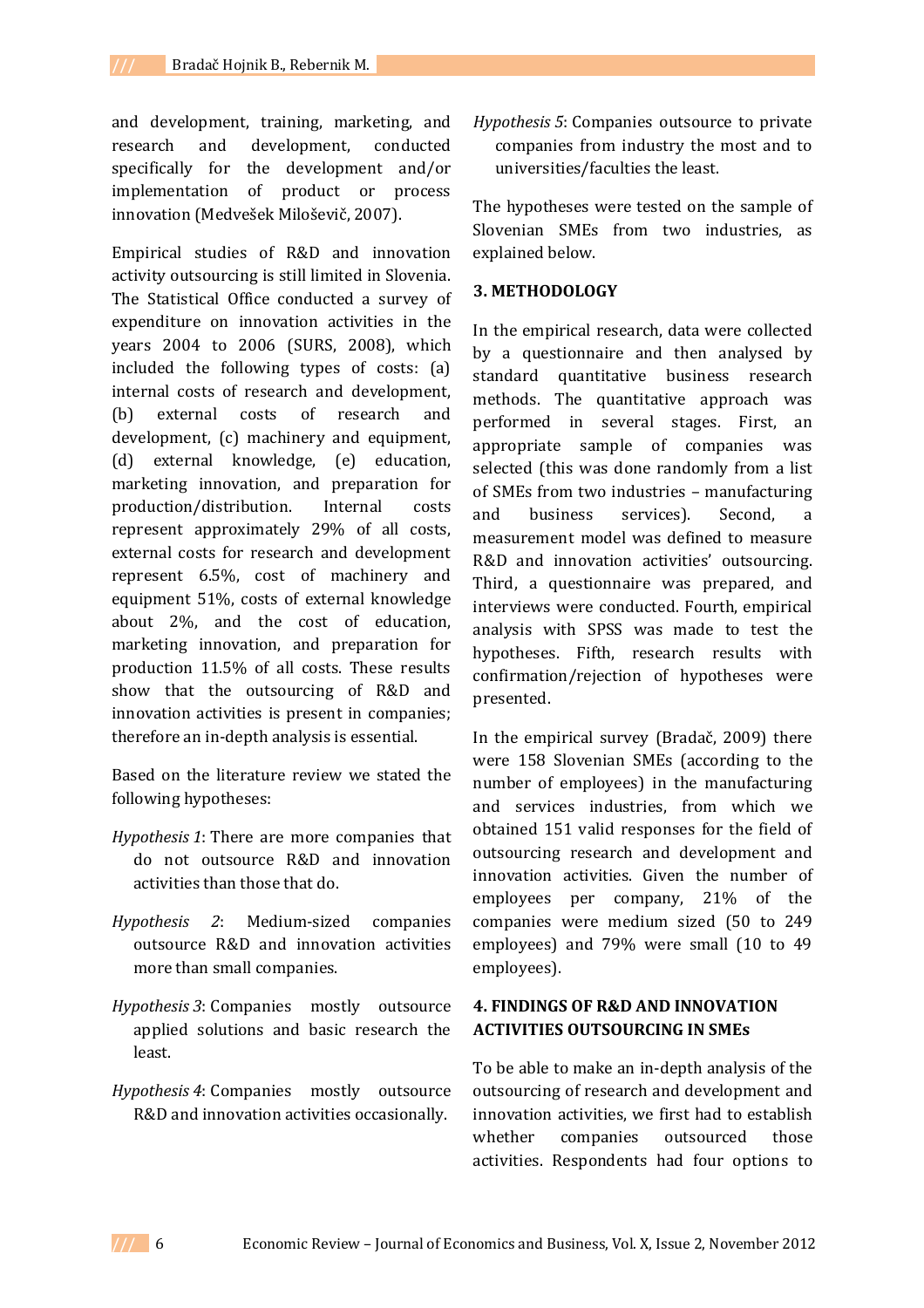choose from with regard to outsourcing R&D and innovation activities and in which way:

- 1. That they do not outsource R&D and innovation activities
- 2. That they outsource R&D and innovation activities partially
- 3. That they outsource R&D and innovation activities totally
- 4. That they provide R&D and innovation activities in cooperation with outsourcing providers.

The results in Table 4.1. show that almost 32% of respondents outsource R&D and innovation activities in different ways, while 68% of them do not outsource those activities. However, 21% of those that outsource R&D and innovation activities do it partially, 7% totally outsource R&D and innovation activities and 7% of them provide R&D and innovation activities in cooperation with the outsourcing provider.

Table 4.1. Share of companies that outsource R&D and innovation activities in different ways

|                                                   | Frequency | Percent |
|---------------------------------------------------|-----------|---------|
| Do not outsource R&D<br>and innovation activities | 103       | 68.2    |
| Do outsource R&D and<br>innovation activities     | 48        | 31.8    |
| - partially                                       | 32        | 21.2    |
| - totally                                         | 11        | 7.3     |
| - co-operatively                                  | 5         | 3.3     |
| Total                                             | 151       | 100     |

Based on the results analysed above we can confirm *Hypothesis 1* that more companies do not outsource R&D and innovation activities than those that do.

Table 4.2. and Table 4.3. provide the results of analysing differences in outsourcing R&D and innovation activities between small and medium-sized companies.

Table 4.2. Number of small and medium-sized companies that outsource R&D and innovation activities

| Size group                | N  | Mean, | Std.<br>Deviation | Std. Error<br>Mean |
|---------------------------|----|-------|-------------------|--------------------|
| Small companies           | 35 | 12.51 | 0.742             | 0.126              |
| Medium-sized<br>companies | 13 | 2.23  | 0.439             | 0.122              |

Table 4.3. Differences in outsourcing R&D and innovation activities between small and mediumsized companies

|                                                                                                                                  | Levene's Test | for Equality of Variances | t-test for Equality of Means |               |                 |                 |                       |                                   |            |       |
|----------------------------------------------------------------------------------------------------------------------------------|---------------|---------------------------|------------------------------|---------------|-----------------|-----------------|-----------------------|-----------------------------------|------------|-------|
|                                                                                                                                  | Щ             | Sig.                      |                              | $\frac{4}{5}$ | Sig. (1-tailed) | Mean Difference | Std. Error Difference | 95% Confidence<br>Interval of the | Difference |       |
|                                                                                                                                  |               |                           |                              |               |                 |                 |                       |                                   | Lower      | Upper |
| Differences<br>in<br>outsourcing<br>R&D and<br>innovation<br>activities<br>between<br>small and<br>medium-<br>sized<br>companies | 7.75          | $0.008$ 1.62              |                              | 36.53         | 0.05            | 0.28            | 0.17                  | $-0.07$                           | 0.64       |       |

Among companies that outsource R&D and innovation activities, 73% are small companies and 27% medium-sized companies. The results show with statistical significance (p=0.05) that small companies outsource R&D and innovation activities more than medium-sized companies. According to these results *Hypothesis 2* is rejected.

Among companies that do outsource R&D and innovation activities we try to establish the types of activities that are outsourced. These were divided into three groups according to the definition of the Slovenian Statistical Office (SURS, 2007):

● Basic research: Basic research is experimental or theoretical work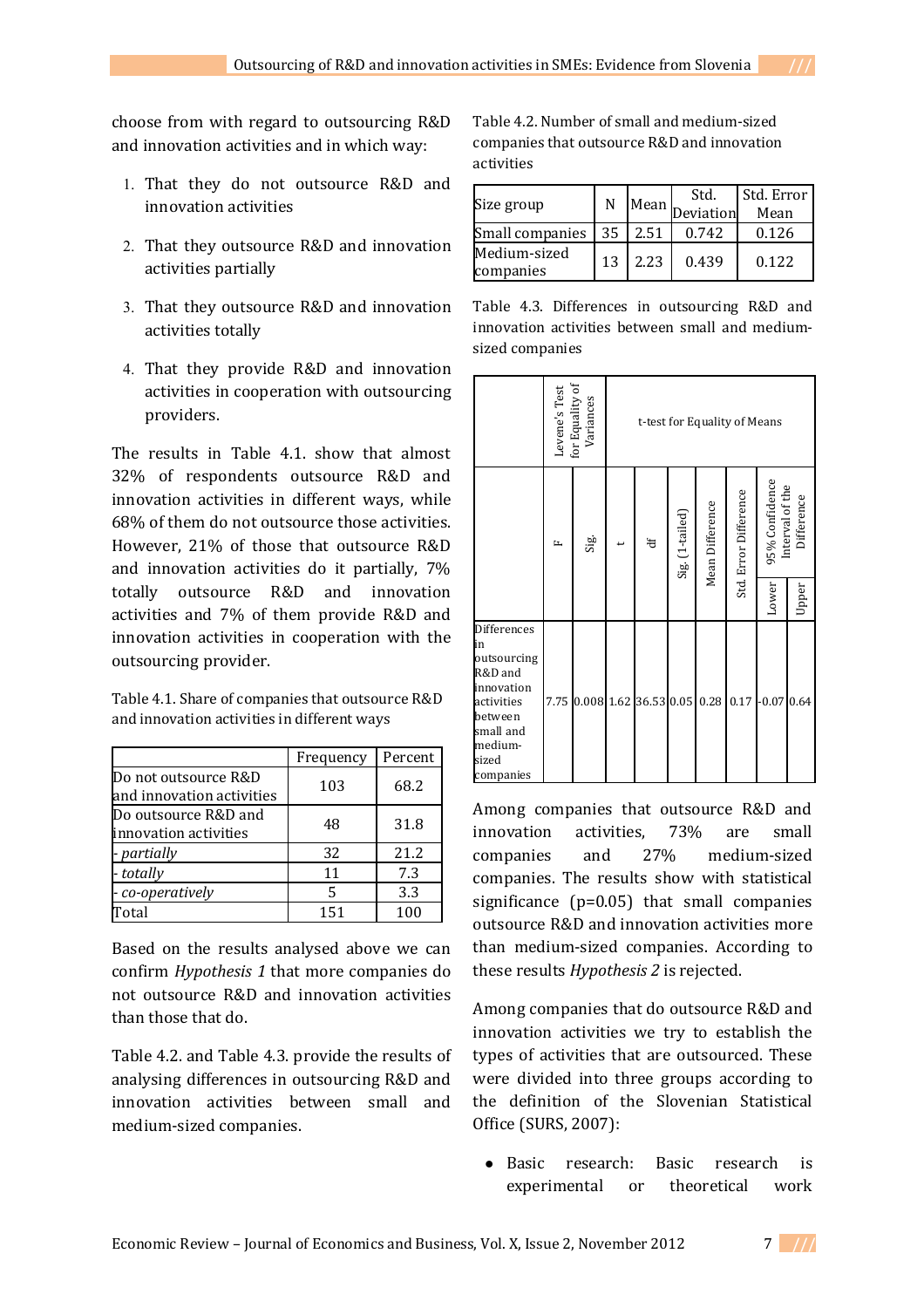undertaken primarily to acquire new knowledge of the foundations of phenomena and observable facts.

- Applied research: Applied research is original research geared primarily to the practical aim or objective. This may include industrial research.
- Experimental development–development of applied solutions: These include activities of planning and development of various new or improved products and services.

Results of outsourced types of R&D and innovation activities are shown in Table 4.4. Each respondent was able to select more types of outsourced activities; therefore, the cumulative is more than 100%. Companies mostly outsource development of applied solutions, which are part of innovation activities. Among R&D activities are basic research (33.3%), which is outsourced more often than applied research (27.1%).

Table 4.4. Types of outsourced R&D and innovation activities

| Type of R&D and<br>innovation<br>activities | Frequency | Percentage of<br>all that<br>outsource R&D<br>and innovation<br>activities<br>$(n=48)$ |
|---------------------------------------------|-----------|----------------------------------------------------------------------------------------|
| Basic research                              | 16        | 33.3                                                                                   |
| Applied research                            | 13        | 27.1                                                                                   |
| Experimental<br>development                 | 34        | 70.8                                                                                   |
| Do not know a                               |           | 16.7                                                                                   |

According to the results in Table 4.4. we can confirm *Hypothesis 3* only partially, because in the sample, companies mostly outsourced the development of applied solutions, but basic research is not outsourced, at least as stated in the Hypothesis 3.

To establish what the characteristics of outsourcing R&D and innovation activities are, we examined the frequency of outsourcing R&D and innovation activities on a four-stage scale:

- Occasionally (only when there was a need for R&D and innovation activities in the company)
- Short-term (co-operation less than 1 year)
- Mid-term (co-operation 1 to 3 years)
- Long-term (co-operation more than 3 years).

As shown in Table 4.5., companies mostly outsource R&D and innovation activities occasionally and least on a long-term basis. Such a result was expected, because SMEs search for additional resources only when a company needs them or when the market demands it. Therefore, *Hypothesis 4* can be confirmed, that SMEs mostly outsource R&D and innovation activities occasionally.

| Type of R&D<br>and innovation Occasionally<br>activities |    | Short-<br>term | Mid-<br>term | Long-<br>term |
|----------------------------------------------------------|----|----------------|--------------|---------------|
| Basic research                                           | 5  |                | 2            |               |
| Applied<br>research                                      |    | 3              | 2            |               |
| Experimental<br>development                              | 19 |                | 2            |               |
| Do not know a<br>type                                    |    |                |              |               |
| Total                                                    | 35 | 11             |              | 18            |

Table 4.5. Frequency of outsourced R&D and innovation activities

R&D and innovation activities can be provided by different types of organisations or individuals. In the survey we defined four different providers of R&D and innovation activities:

- University/faculty
- Public or private independent research organisation
- Other private companies (from industry)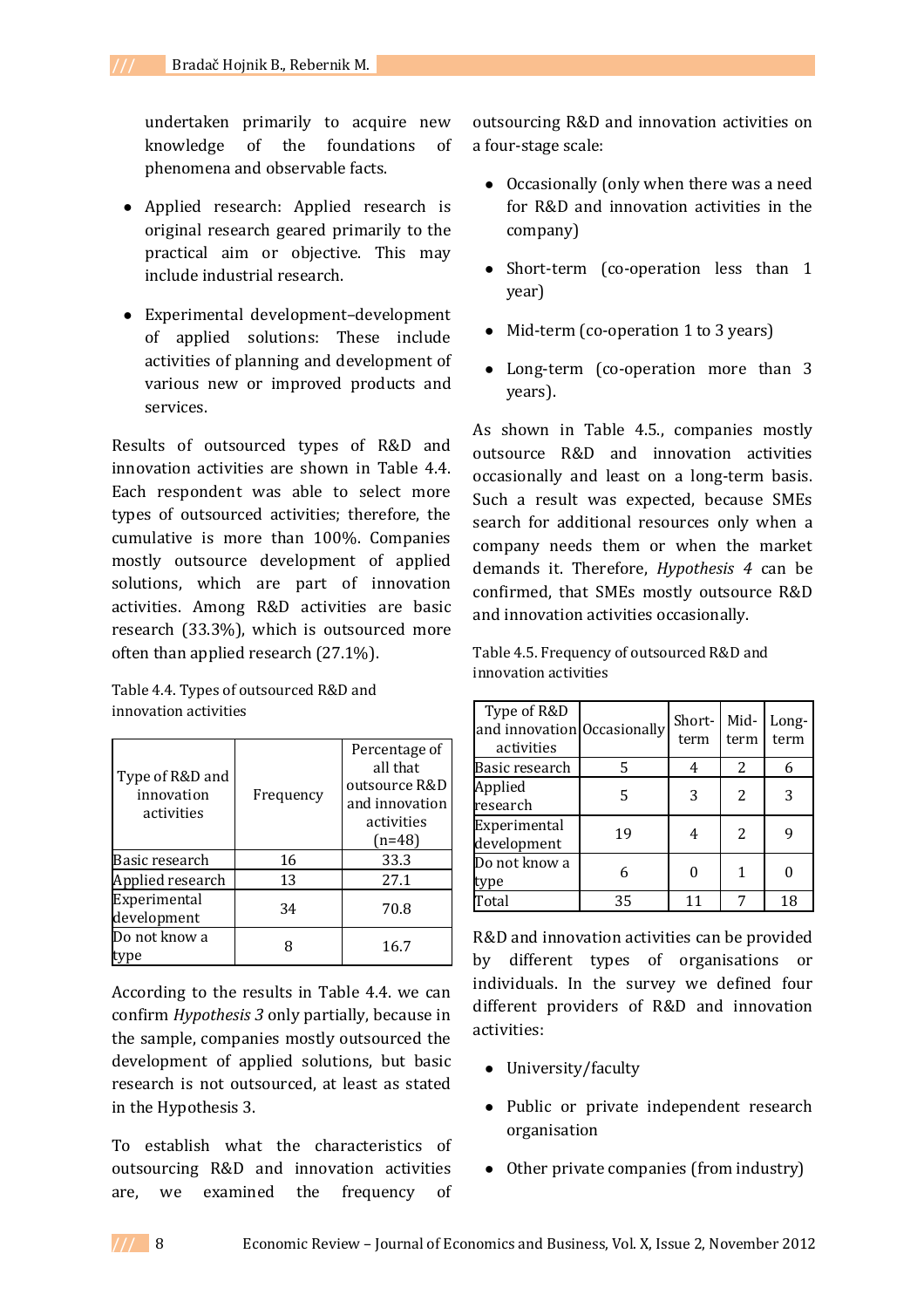### • Individual researchers.

As the respondents had a possibility to choose all types of organisations that they outsource to, the sum is more than 100%. Table 4.6. represents the frequency of outsourcing R&D and innovation activities out of all those that outsource those activities (n=48). The results show that companies mostly outsource to other private organisations (almost 44%) that can be from the same industry as the outsourcers or from other industries. Companies outsource the least to individual researchers (31%), but differences among each type are small. According to the results H*ypothesis 5* can be confirmed partially. We confirmed that companies mainly outsource to private organisations, but we could not confirm the thesis that they are outsourcing to universities/faculties the least.

Table 4.6. Frequency of outsourced R&D and innovation activities by type of outsourcing provider

| Type of R&D<br>and<br>innovation<br>innovation<br>activities | Frequency | of all that<br>outsource<br>R&D and<br>innovation<br>innovation<br>activities |
|--------------------------------------------------------------|-----------|-------------------------------------------------------------------------------|
| University/faculty                                           | 18        | 37.5                                                                          |
| Public or private<br>independent research<br>organisation    | 18        | 37.5                                                                          |
| Other private<br>organisation (from<br>industry)             | 21        | 43.8                                                                          |
| Individual researchers                                       | 15        | 31.3                                                                          |
| Do not know                                                  | 3         | 6.3                                                                           |

To gain a deeper insight into the frequency of outsourcing R&D and innovation activities to four groups of organisation we analysed them also by type of activities, which is represented in Table 4.7.

Table 4.7. Frequency of outsourcing R&D and innovation activities by type of activity and type of outsourcing provider

| innovation activities<br>Type of R&D and | University | independent research<br>Public or private<br>organisation | organisation (from<br>Other private<br>industry) | Individual researchers | Do not know      |
|------------------------------------------|------------|-----------------------------------------------------------|--------------------------------------------------|------------------------|------------------|
| Basic research                           | 7          | 7                                                         | 10                                               | $\overline{4}$         | 0                |
| Applied<br>research                      | 7          | 8                                                         | 5                                                | $\overline{4}$         | $\boldsymbol{0}$ |
| Development of<br>applied<br>solutions   | 13         | 13                                                        | 16                                               | 11                     | 1                |
| Do not know a<br>type                    | 3          | 1                                                         | 2                                                | 3                      | 2                |
| Total                                    | 30         | 29                                                        | 33                                               | 22                     | 3                |

The results of outsourcing R&D and innovation activities to different organizations and individuals show that the respondents outsourced all types of activities. However, basic research and applied solutions were mostly outsourced to private organizations while applied research was outsourced to independent research organisations.

### **5. CONCLUSIONS**

In the paper we analysed characteristics of outsourcing R&D and innovation activities among SMEs in Slovenia. Based on the literature survey it was established that in the past, companies mainly used internal resources to provide R&D and innovation activities. However, in the past two decades a major shift to other forms of implementation of these activities has taken place. Companies started to acquire R&D and innovation activities in the market or perform them jointly in co-operation with other companies.

In the empirical part of the paper we tested five hypotheses on specific characteristics of R&D and innovation activities outsourcing. We could confirm two hypotheses, two were confirmed partially, and one was rejected. This is represented in Table 5.1.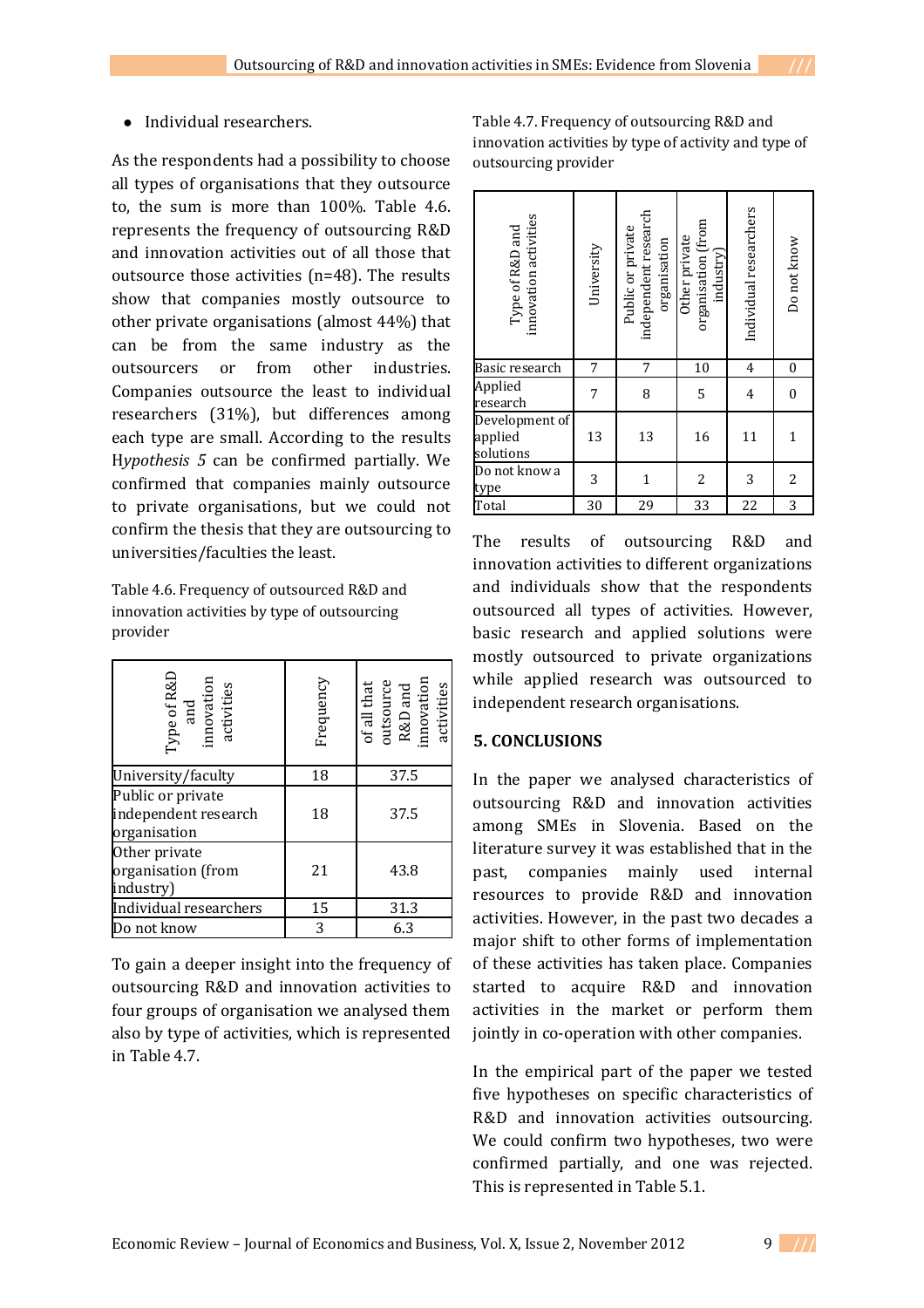| Table 5.1. Results of testing hypotheses |  |
|------------------------------------------|--|
|------------------------------------------|--|

| Hypothesis                                                                                                            | Confirmed/<br>rejected |
|-----------------------------------------------------------------------------------------------------------------------|------------------------|
| H1: There are more companies<br>that do not outsource R&D and<br>innovation activities than those<br>that do.         | Confirmed              |
| H2: Medium-sized companies<br>outsource R&D and innovation<br>activities more than small<br>companies.                | Rejected               |
| H3: Companies outsource applied<br>solutions the most and basic<br>research the least.                                | Partially<br>confirmed |
| H4: Companies mostly outsource<br>R&D and innovation activities<br>occasionally.                                      | Confirmed              |
| H5: Companies outsource to<br>private companies from industry<br>the most and to<br>universities/faculties the least. | Partially<br>confirmed |

We found that approximately one third (31.8%) of companies outsource R&D and innovation activities in different forms (totally, partially or in co-operation). A comparison of two groups of companies, i.e. small and medium-sized, showed that statistically significant small companies outsource R&D and innovation activities more than medium-sized companies.

Second, several types of R&D and innovation activities exist. In the survey we examined three groups, namely basic research, applied research, and experimental development. Results show that 71% of companies (that do outsource R&D and innovation activities) outsource experimental development, 27% outsource applied research and 33% of them basic research.

Third, when considering the time element in outsourcing co-operation, a company can outsource a particular activity occasionally (only when it is needed), short term, mid-term or long term. In the survey, most of the companies outsource R&D and innovation activities occasionally, followed by long-term outsourcing and mid-term the least.

Fourth, companies can outsource their activities to different types of organisations. In the survey, there were four predefined groups of organisations (university/faculty, public or private independent research organisation, other private organisation from industry, and individual researchers). The majority of them outsourced to private organisations from industry and at least to individual researchers.

With our analysis of outsourcing R&D and innovation activities we established a basic insight into this research area. However, further research is needed to establish a broader picture of outsourcing those activities in SMEs. One possibility is to examine more than two industries; the other is to examine more characteristics of outsourcing; while the third is to analyse certain characteristics of outsourcing R&D and innovation activities more deeply. Because no longitudinal data were available, we could not investigate the important issue of whether companies that outsource R&D and innovation activities perform better in the long run than those that do not. In any case, the conclusion is that like large companies, SMEs also have to innovate and have access to the most valuable resources – talent and creativity – for longterm success. If they do not have enough of these resources within the company they have to find it on the market. The strategic outsourcing is an appropriate tool for that.

### **6. REFERENCES**

#### **Books**

- 1. Bradač, B. (2009) *Značilnosti zunanjega izvajanja aktivnosti in njegova povezava z uspešnostjo poslovanja malih in srednje velikih podjetij v Sloveniji: doktorska disertacija*, Maribor: Ekonomskoposlovna fakulteta UM.
- 2. Mol, M.J. (2007) *Outsourcing: Design, Process and Performance*. Cambridge: Cambridge University Press.